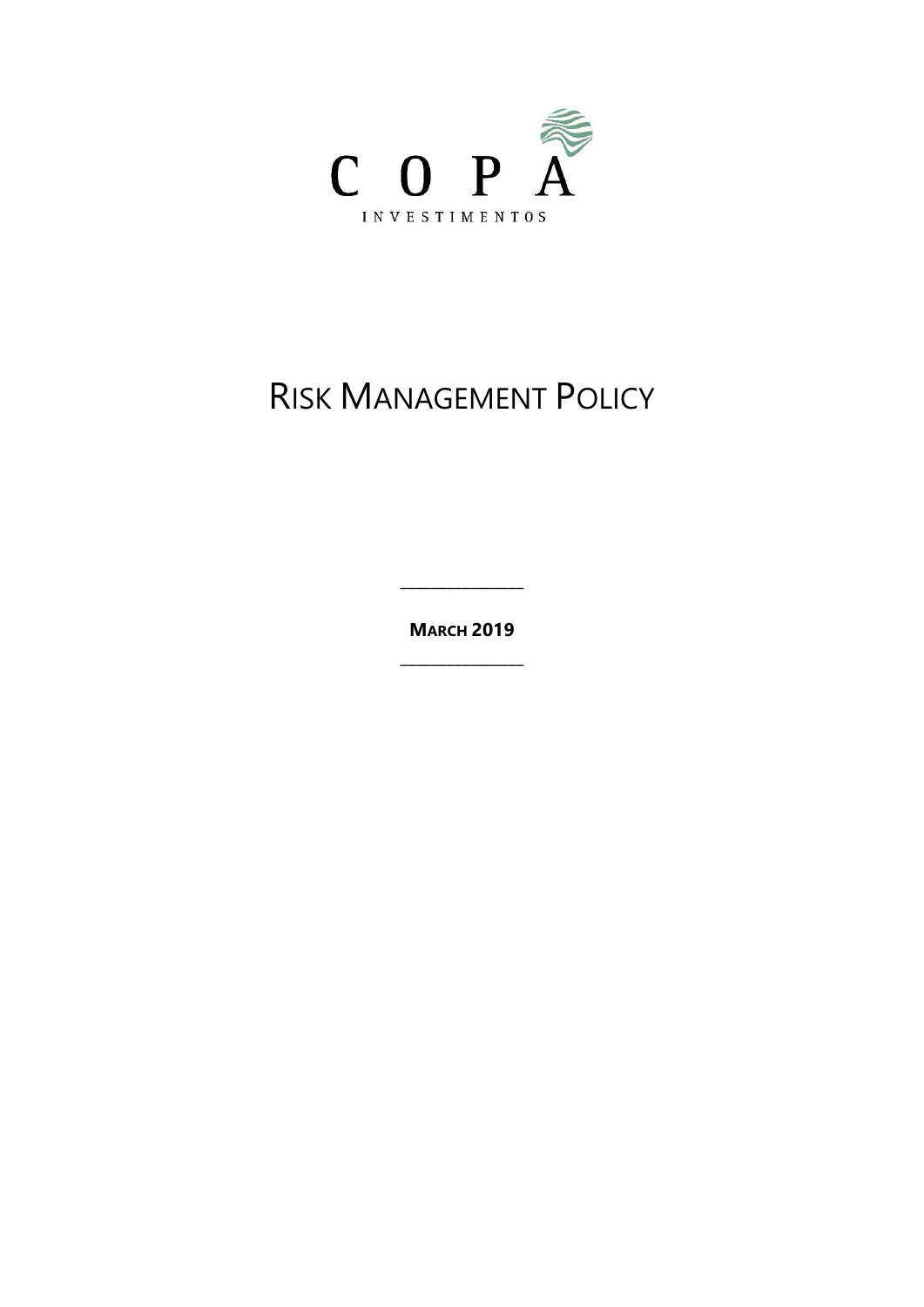

# **1. RISK MANAGEMENT CULTURE**

Copa Investimentos disseminates a risk understanding culture, recognizing the importance of risk management and admitting personal responsibility for risk identification and management.

We believe that our potential risk identification culture is as much important as our risk management policies and structures. This potential risk identification culture is based on the recognition of individual responsibility, at all levels and by all members, in the identification and management of risks. To this effect, we have several routine practices in place, such as:

- » Company employees are on the alert as to potential risks and proactively consider the risk involved in their several daily routine activities.
- » There is openness and willingness on disclosing risk-related information, and challenging concepts and pre-established points of view.
- » All levels of the organization feel responsible for adopting principles of good risk governance within a cooperative basis which provides supervision not only from the top to the bottom, but also an upward engagement from the risk takers of the company´s front line.
- » The risk function is seen as an important factor of support and contribution to the business success, rather than only as a tool for imposing controls and constraints.
- » There is good coordination between risk and underwriting functions as part of an appropriate structure for assessment of investments adjusted to the related risks.

There is a good balance between quantitative and qualitative risk assessment - employees are struggling for quantitative sophistication - however, they understand its limitations, including assumptions, data availability, and system capacity.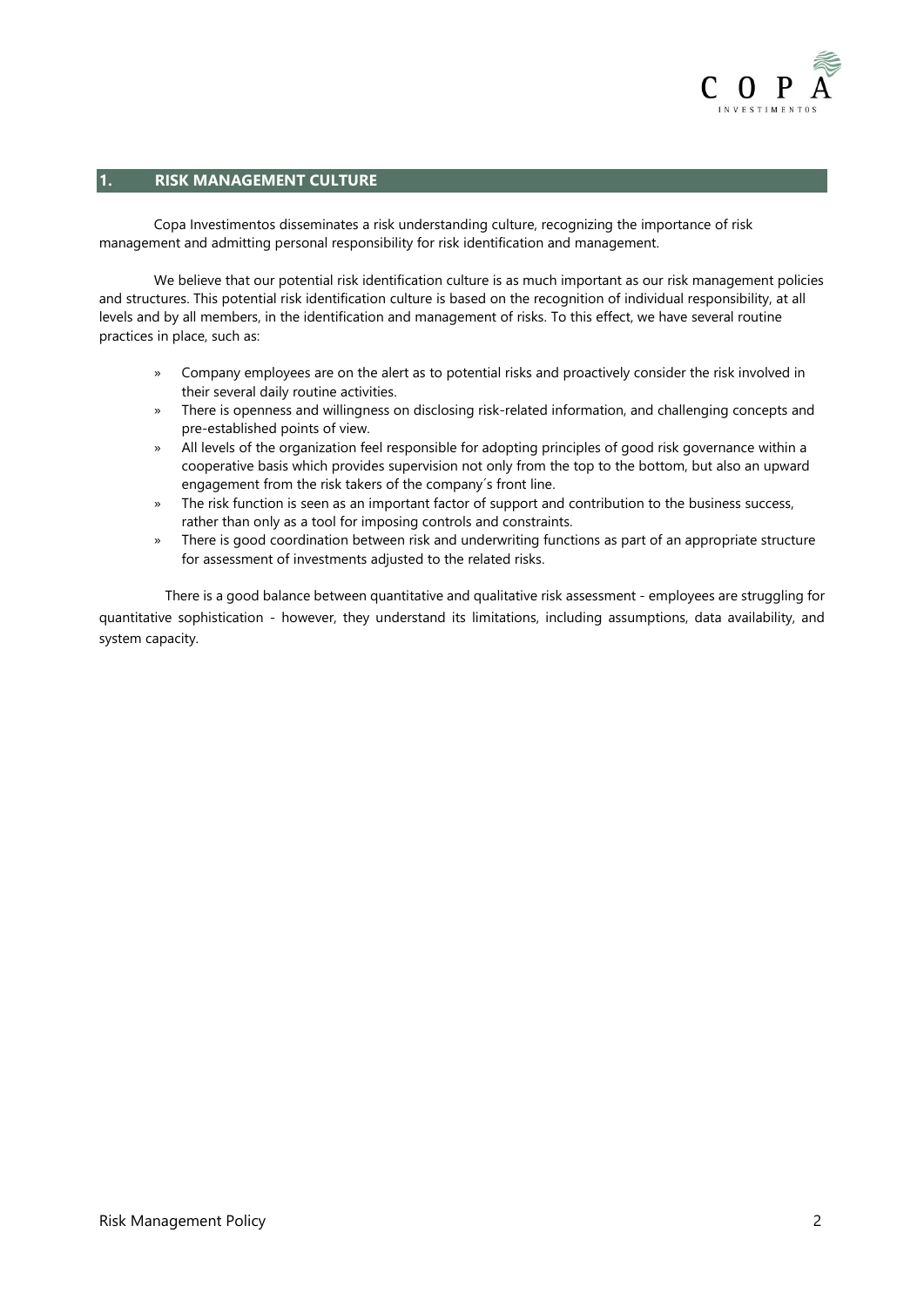

# **2. COMMON RISKS AND RISK MANAGEMENT STRATEGIES**

We list below the risks commonly associated with our activities, both in the management of funds and in the activities of investee companies, and the corresponding approach of Copa Investimentos in face of its risk management policy. The list below is not intended to be an comprehensive description of all the risks we are exposed to in our operations, but merely to used as a set of examples.

## **2.1.** Fraud

Occupational fraud schemes are usually classified into three categories: misappropriation of assets (theft of money, data, property, etc.); corruption; and financial statement tampering schemes (willful tampering, misrepresentation or failure to report data in the financial statements).

According to the Association of Certified Fraud Examiners ("ACFE"), although asset theft accounts for small average losses, historically, these schemes have been responsible for the vast majority of reported fraud activities. Within this category, there are several techniques which an employee may use to steal company assets and resources, including theft of cash receipts and fraudulent payments, such as through billing schemes, fictitious suppliers, fraudulent reimbursement of expenses, or tampering with checks.

Given that fraud involves, by nature, information concealment efforts, our approach involves internal antifraud structures and controls that reduce opportunities for fraud performance, through proper segregation of functions, involving asset custody, authorization of transactions which affect the assets and records/reports of related transactions.

At the level of investment management, all of our investments are carried out through equity investment funds (FIPs), which benefit from strong regulatory and governance rules, with effective segregation of functions being one of the main pillars. Examples include:

- » Copa is unable to directly access the bank accounts of its managed Funds. Instead, it should require managers to issue instructions to the treasurer/controller of the fund, which will be done only if such requirement is in accordance with the procedures established in the Fund's regulation. This ensures, at all times, a clear distinction between the company´s assets and those of the funds that Copa Investimentos manages.
- » Copa is not responsible for and does not interfere with the accounting records and shares of the FIPs it manages, functions performed by the manager or by an independent financial institution providing accounting, treasury and control services.
- » Copa is not responsible for and does not interfere with the custody and deposit of the financial assets of the FIPs it manages, functions exercised by the manager or by an independent financial institution to provide deposit services and custody of assets.

At the level of asset management, we also give effect to the practice of segregation of duties, where a single employee should not be in a position that allows him both to perform and then to conceal fraudulent activities.

- » With a particular focus on ensuring adequate cash management standards, portfolio companies' back office operations flow entirely through ERP systems, which record all transactions and require different levels of approvals for disbursement clearance.
- » Reconciliation of bank accounts (bank reconciliations, cash in hand, etc.) and bank statements. Segregation of functions is also implemented in the bank reconciliation process, onvr in this process accounting, bank reconciliation and authorization of payments are separate.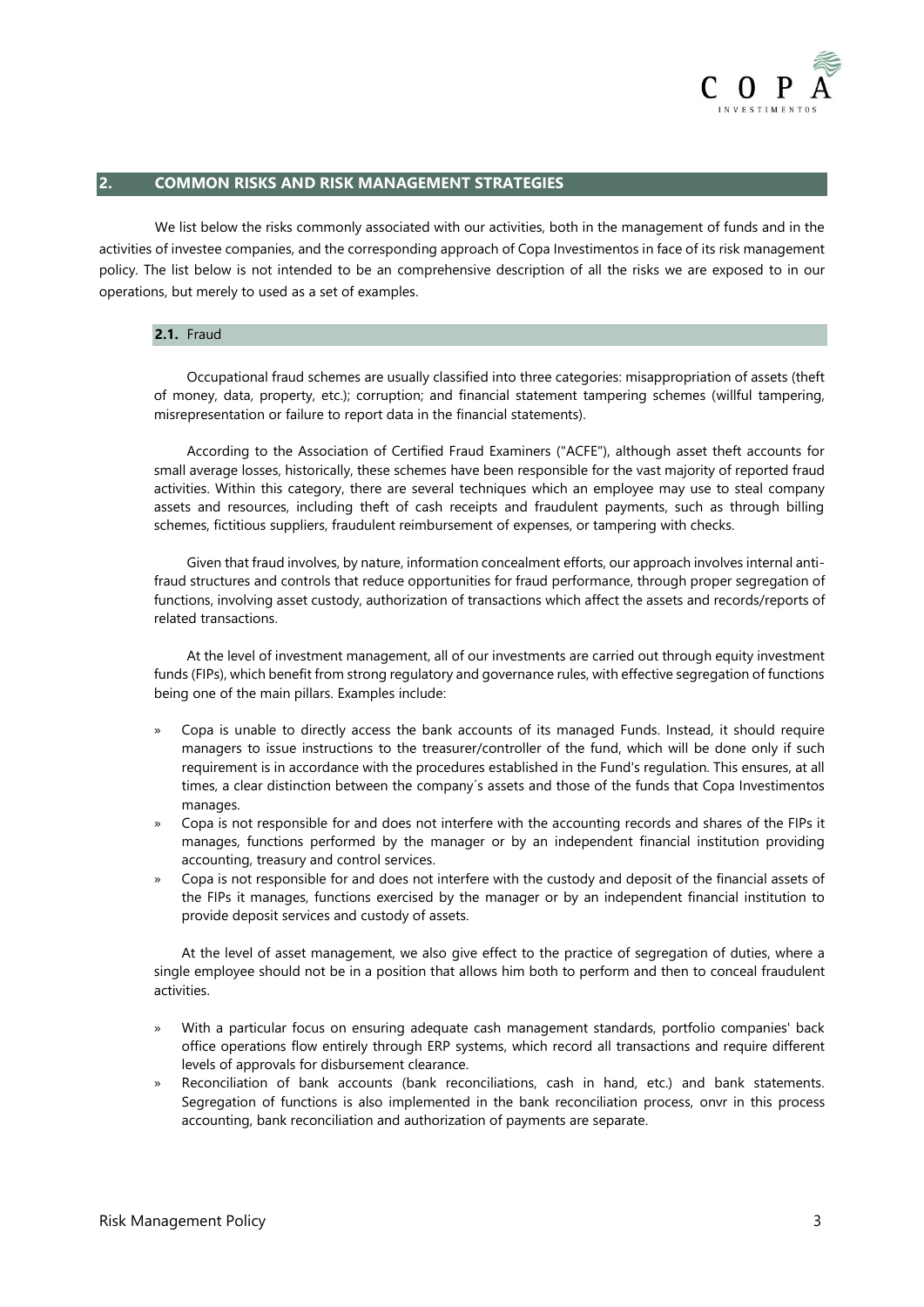

According to the fraud triangle theory<sup>1</sup>, those who commit fraud tend to be influenced by three factors: pressure, opportunity, and rationalization. According to this theory, the threat of probable detection of possible fraud is one of the most powerful tools in its prevention, because it neutralizes the distorted perceptions that tend to lead to fraudulent practices. For this purpose, Copa Investimentos routinely adopts the following practices:

- » Audit of financial statements and surprise audits
	- » The financial statements of our funds and investees must be annually audited by one of the big four audit firms.
	- » From time to time, Copa Investimentos conducts surprise audits on investees through outsourced companies specializing in accounting expert examination.
- » Revaluation of the assets of the funds by independent third party
	- » Our funds have annual evaluation policies in place, which are in line with the best international practices, based on independent third party evaluations and mandatory appraiser turnover at every 3 years.
- Incentive to Suggestions
	- » Copa promotes an open and accessible environment, with the aim of stimulating the initial detection of fraud through suggestions.

## **2.2.** Incorrect pricing of invested assets by the use of faulty/inadequate methodologies

We believe that the most relevant investment risk in our business is in the incorrect pricing of a timberland asset. A material error in pricing an investment usually overshadows any potential efficiency gains, improved returns, and reduced costs, and has the potential to generate permanent capital losses. This risk of bad pricing may result not only from the adoption of excessively optimistic assumptions but also from not considering or underestimating the risks, liabilities, costs and other key assumptions of the business plan.

The internal Investments Committee of Copa Investimentos is made up of a diversified group of individuals with complementary backgrounds and experiences. Our culture encourages exhaustive due diligence processes and discussions of business plans, as well as post-investment account rendering. Professionals who will be responsible for post-investment performance (forest productivity, operational efficiency and cost budgets, among others) participate in the investment underwriting process. These same professionals have the long-term alignment of interests with our investors through performance incentives and corporate participation in the funds management.

The search for a "margin of safety" in our subscriptions, trading and structuring of transactions, is an key element of our investment philosophy. Thus, our risk culture strongly emphasizes the adoption of conservative assumptions and realistic scenarios/understandings in assessing investment opportunities. In this way, we are better prepared to carry out adequate evaluations and develop contractual protections to mitigate the main risk factors of the projects/transactions.

## **2.3.** Risks related to timberland assets

Timberland investments managed by Copa are naturally exposed to a variety of risks including:

- » Physical risks
	- » Factors affecting the quality or volume of forest production often biological and physical events such as forest fires resulting from severe drought or diseases affecting tree health.
	- They may also be the result of human activities, such as theft of timber and criminal fires.

.

<sup>1</sup> http://www.acfe.com/fraud-triangle.aspx